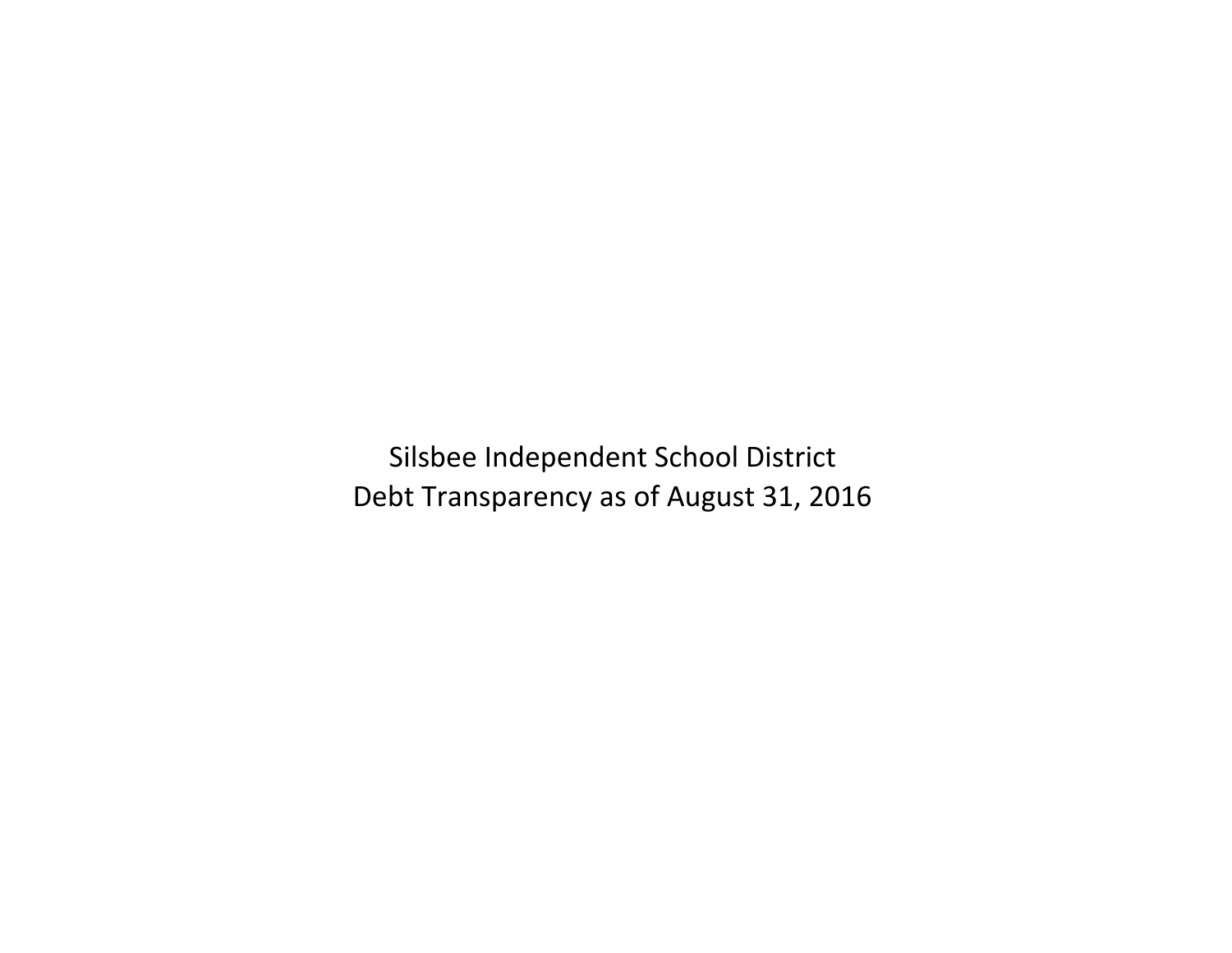Approved Bond Authorizations by Voters as of August 31, 2016

| <b>lissued</b> | <b>Unissued</b> |                                                                                                 | <b>Purpose for which Debt Obligation was Authorized</b>                      |  |  |  |  |  |  |
|----------------|-----------------|-------------------------------------------------------------------------------------------------|------------------------------------------------------------------------------|--|--|--|--|--|--|
|                |                 |                                                                                                 | 8,165,000 Refunding of 1998 bonds, orignally issued to build new high school |  |  |  |  |  |  |
|                |                 |                                                                                                 | 870,000 Refunding of 2000 bonds, orignally issued to build new high school   |  |  |  |  |  |  |
|                |                 |                                                                                                 | 7,090,000 Refunding of 1999 bonds, orignally issued to build new high school |  |  |  |  |  |  |
|                |                 |                                                                                                 | 9,480,000 Construct Elem, Renovate Middle & Elem Schools                     |  |  |  |  |  |  |
|                |                 |                                                                                                 | 9,690,000 Construct Elem, Renovate Middle & Elem Schools                     |  |  |  |  |  |  |
|                |                 |                                                                                                 | 6,180,000 Construct Elem, Renovate Middle & Elem Schools                     |  |  |  |  |  |  |
|                |                 |                                                                                                 | 3,950,000 Construct Elem, Renovate Middle & Elem Schools                     |  |  |  |  |  |  |
|                |                 | 8,165,000<br>870,000<br>7,090,000<br>$9,480,000$ \$<br>9,690,000<br>$6,180,000$ \$<br>3,950,000 | <b>Total Authorization Amount</b>                                            |  |  |  |  |  |  |

**Total 5** 45,425,000

Debt Service Fund - accounts for the resources accumulated and payments made for principal and interest on long-term general obligation debt of governmental funds. The primary revenue source is local property taxes levied specifically for debt service.

**Current credit rating given by any nationally recognized credit rating organization to debt obiligations of the political subdivision:**

Moody's Investors Service: A1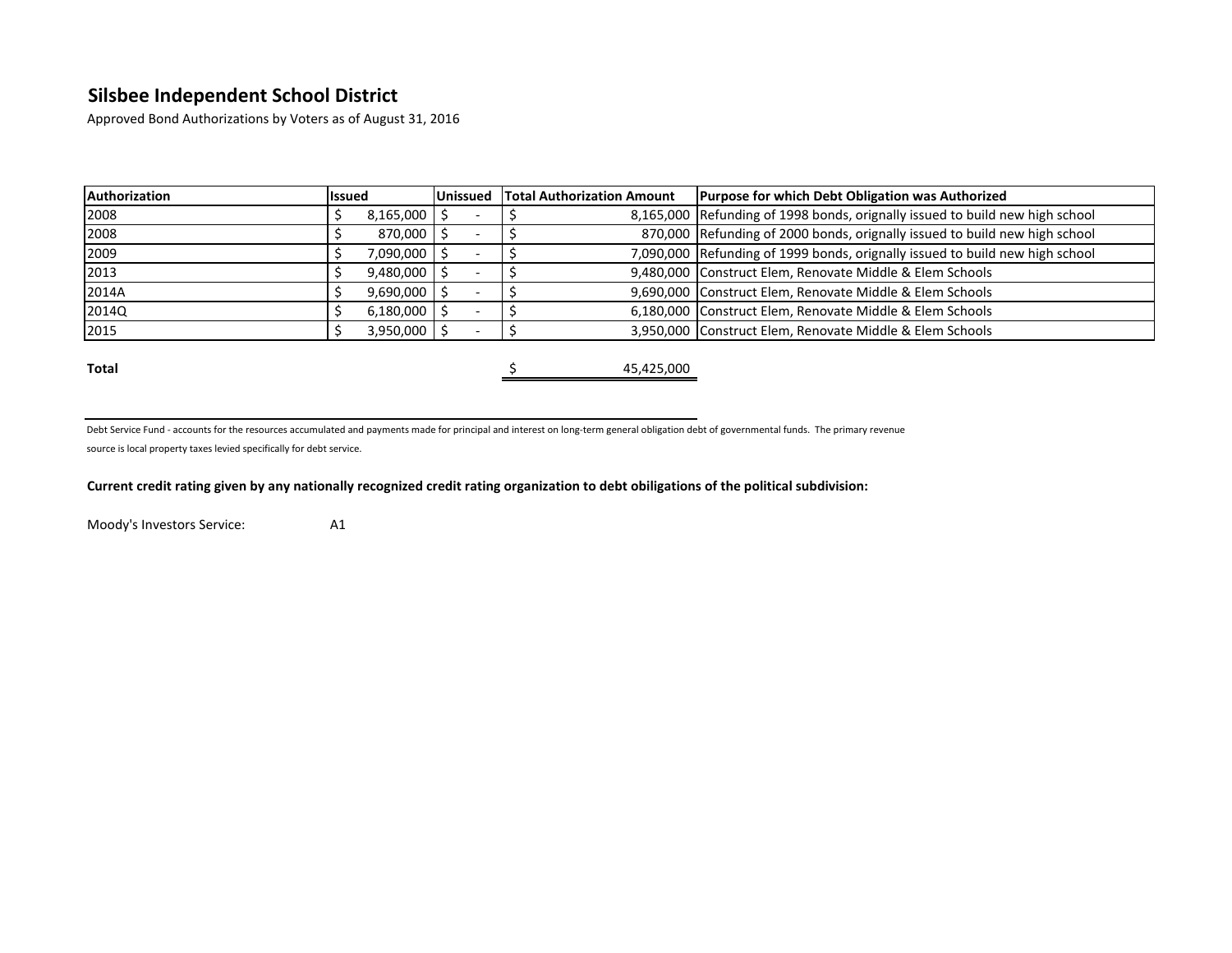Combined Principal and Interest Requirement

|                    | Principal           |  |                 |                 |  |              |                     |  |  |  |
|--------------------|---------------------|--|-----------------|-----------------|--|--------------|---------------------|--|--|--|
| <b>Year Ending</b> | Value               |  |                 |                 |  | <b>Total</b> |                     |  |  |  |
| <b>August 31</b>   | <b>At Maturity</b>  |  | <b>Interest</b> |                 |  |              | <b>Requirements</b> |  |  |  |
| 2017               | \$<br>1,920,000.00  |  | \$              | 1,359,202.50    |  | \$           | 3,279,202.50        |  |  |  |
| 2018               | \$<br>1,980,000.00  |  | \$              | 1,300,265.00    |  | \$           | 3,280,265.00        |  |  |  |
| 2019               | \$<br>2,035,000.00  |  | \$              | 1,235,840.00    |  | \$           | 3,270,840.00        |  |  |  |
| 2020               | \$<br>2,120,000.00  |  | \$              | 1,168,215.00    |  | \$           | 3,288,215.00        |  |  |  |
| 2021               | \$<br>2,185,000.00  |  | \$              | 1,094,025.00    |  | \$           | 3,279,025.00        |  |  |  |
| 2022               | \$<br>2,270,000.00  |  | \$              | 1,012,762.50    |  | \$           | 3,282,762.50        |  |  |  |
| 2023               | \$<br>2,220,000.00  |  | \$              | 929,862.50      |  | \$           | 3,149,862.50        |  |  |  |
| 2024               | \$<br>1,570,000.00  |  | \$              | 873,212.50      |  | \$           | 2,443,212.50        |  |  |  |
| 2025               | \$<br>1,605,000.00  |  | \$              | 839,537.50      |  | \$           | 2,444,537.50        |  |  |  |
| 2026               | \$<br>1,640,000.00  |  | \$              | 803,662.50      |  | \$           | 2,443,662.50        |  |  |  |
| 2027               | \$<br>1,675,000.00  |  | \$              | 770,512.50      |  | \$           | 2,445,512.50        |  |  |  |
| 2028               | \$<br>1,710,000.00  |  | \$              | 732,650.00      |  | \$           | 2,442,650.00        |  |  |  |
| 2029               | \$<br>1,750,000.00  |  | \$              | 693,562.50      |  | \$           | 2,443,562.50        |  |  |  |
| 2030               | \$<br>1,800,000.00  |  | \$              | 652,112.50      |  | \$           | 2,452,112.50        |  |  |  |
| 2031               | \$<br>1,840,000.00  |  | \$              | 608,037.50      |  | \$           | 2,448,037.50        |  |  |  |
| 2032               | \$<br>1,885,000.00  |  | \$              | 562,487.50      |  | \$           | 2,447,487.50        |  |  |  |
| 2033               | \$<br>1,935,000.00  |  | \$              | 513,625.00      |  | \$           | 2,448,625.00        |  |  |  |
| 2034               | \$<br>710,000.00    |  | \$              | 183,687.50      |  | \$           | 893,687.50          |  |  |  |
| 2035               | \$<br>745,000.00    |  | \$              | 158,287.50      |  | \$           | 903,287.50          |  |  |  |
| 2036               | \$<br>770,000.00    |  | \$              | 131,000.00      |  | \$           | 901,000.00          |  |  |  |
| 2037               | \$<br>805,000.00    |  | \$              | 100,200.00      |  | \$           | 905,200.00          |  |  |  |
| 2038               | \$<br>835,000.00    |  | \$              | 68,000.00       |  | \$           | 903,000.00          |  |  |  |
| 2039               | \$<br>865,000.00    |  | \$              | 34,600.00       |  | \$           | 899,600.00          |  |  |  |
|                    |                     |  |                 |                 |  |              |                     |  |  |  |
| <b>Totals</b>      | \$<br>36,870,000.00 |  |                 | \$15,825,347.50 |  |              | \$52,695,347.50     |  |  |  |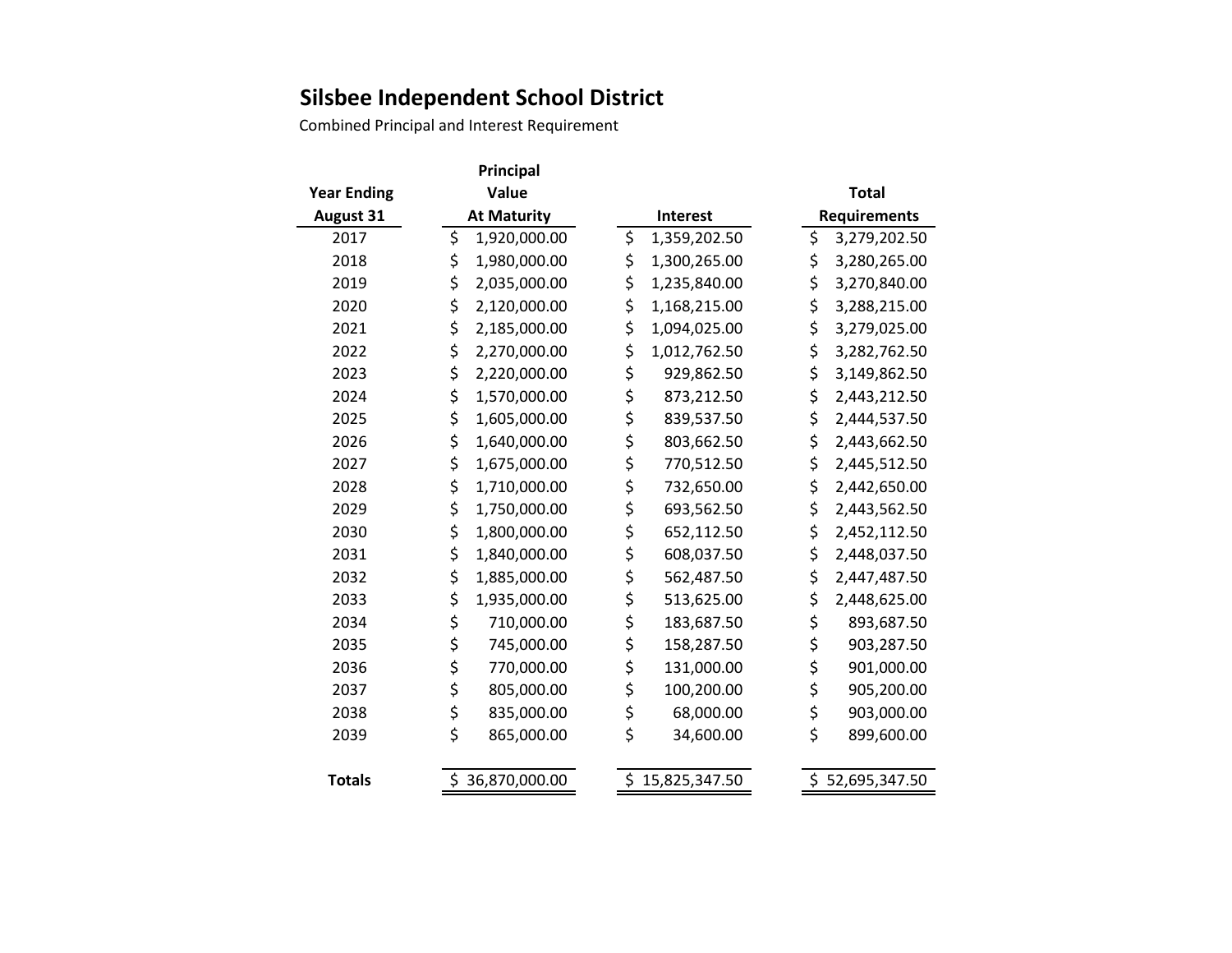Bond Status as of August 31, 2016

| <b>Series</b>                                                                                                                                       | <b>Spent</b>              |                                                               | <b>Unspent</b>       |             |  |  |
|-----------------------------------------------------------------------------------------------------------------------------------------------------|---------------------------|---------------------------------------------------------------|----------------------|-------------|--|--|
| 2008 Bonds<br>2008 Bonds<br>2009 Bonds                                                                                                              | \$<br>\$                  | 8,165,000<br>870,000<br>7,090,000                             | \$<br>\$<br>\$       |             |  |  |
| 2013 U/L Tax Building Bond<br>2014A U/L Tax Building Bond<br>2014Q U/L Tax Building Bond<br>2015 Maintenance Tax Note<br>2015 U/L Tax Building Bond | Ş<br>\$<br>\$<br>\$<br>\$ | 9,922,679<br>9,775,000<br>6,181,036<br>2,000,000<br>2,332,170 | \$<br>\$<br>\$<br>\$ | \$1,676,335 |  |  |
| Total                                                                                                                                               |                           | 46,335,885                                                    |                      | 1,676,335   |  |  |

Note: Total spent and unspent amounts may differ from original issue amounts due to premiums, discounts and interest earned